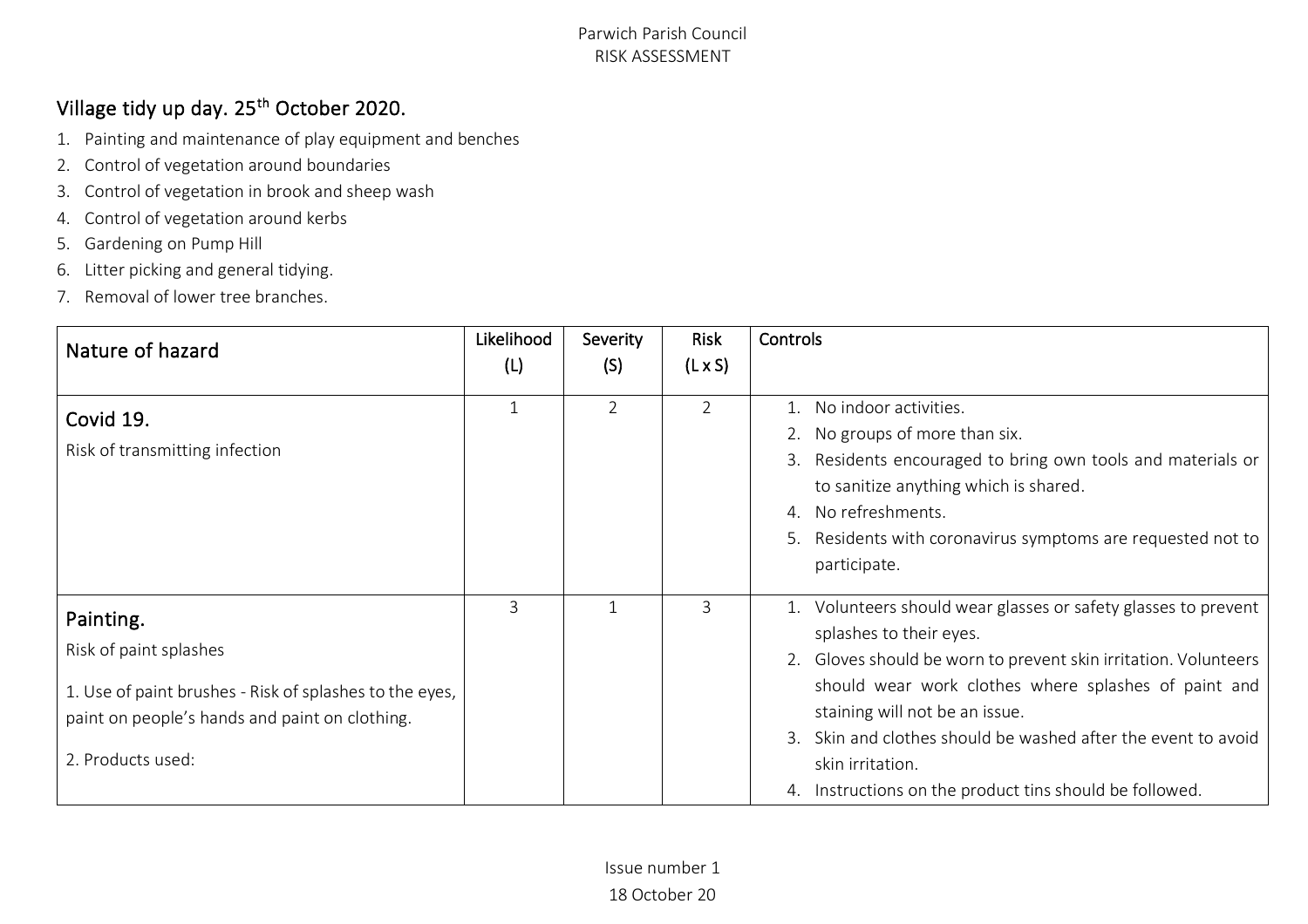| Play equipment - Hammerite Direct to rust metal<br>paint - high VOC<br>Hammerite brush cleaner and thinners - very high<br><b>VOC</b><br>Application outside by brush means there are no<br>significant chemical exposure risks.<br>The products can be a skin irritant.                                                                              |                |                |                | 5. The council do not accept liability for any clothing damage<br>resulting from painting.                                                                                                                                                                                                                                                                                     |
|-------------------------------------------------------------------------------------------------------------------------------------------------------------------------------------------------------------------------------------------------------------------------------------------------------------------------------------------------------|----------------|----------------|----------------|--------------------------------------------------------------------------------------------------------------------------------------------------------------------------------------------------------------------------------------------------------------------------------------------------------------------------------------------------------------------------------|
| General tidying and manual handling.<br>Risks include back strains<br>There a number of tidying jobs which may require<br>lifting and moving heavy items.                                                                                                                                                                                             | $\overline{2}$ | $\overline{2}$ | 4              | 1. Volunteers manually handling heavy items should be<br>physically capable. This is an assessment that each<br>volunteer should make about themselves.<br>2. Volunteers must 'ask for help' wherever necessary.<br>3. Gloves and other protection should be worn.                                                                                                             |
| Road traffic.<br>Risk of road traffic accidents<br>Work may take place at boundaries adjacent to<br>roads.<br>With so many helpers (which will inevitably involve<br>some younger children), we will need to look at<br>measures of traffic calming and warning drivers and<br>cyclists of the presence of people, in particular<br>younger children. | $\mathbf{1}$   | $\overline{3}$ | $\overline{3}$ | 1. Traffic calming measures should be implemented near to<br>the sites where activities are taking place. This could include<br>cones, signs and a notice on the blog to advise people to<br>slow down and "strategic parking".<br>2. Volunteers should wear clothing that is easily visible when<br>working on roads.<br>3. Volunteers should not work alone on remote roads. |
| Mechanised machinery.                                                                                                                                                                                                                                                                                                                                 | $\mathbf{1}$   | 3              | 3              | 1. Volunteers must be trained and skilled if they are to operate<br>vehicles.                                                                                                                                                                                                                                                                                                  |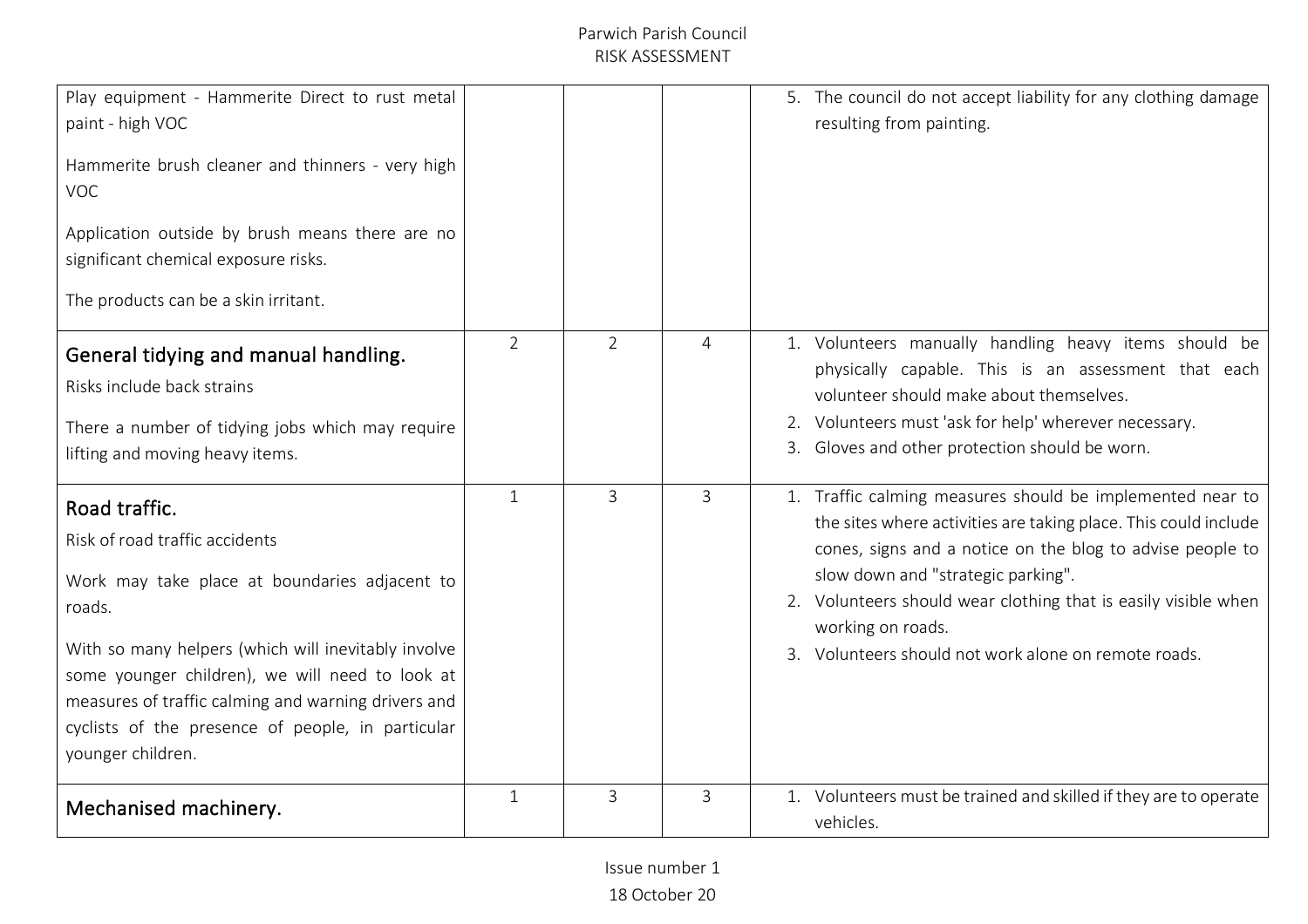| Risk of people being run over, risk of contact injuries<br>To help clear away the debris we may use vehicles<br>supplied by local people.                                             |                |                |                | 2. Volunteers using vehicles must be aware of people around<br>them at all times when moving.<br>3. 3. Volunteers (especially young children) should be cautious<br>and aware of the dangers with the vehicles and should not<br>go near to the vehicles when they are switched on, or being<br>operated.                                                                                                                                                                                                                                                                            |
|---------------------------------------------------------------------------------------------------------------------------------------------------------------------------------------|----------------|----------------|----------------|--------------------------------------------------------------------------------------------------------------------------------------------------------------------------------------------------------------------------------------------------------------------------------------------------------------------------------------------------------------------------------------------------------------------------------------------------------------------------------------------------------------------------------------------------------------------------------------|
| General use of domestic garden or other<br>tools, including power tools.<br>Risk of injury from the use of tools, or from others<br>using tools.<br>Hazards include cuts and impacts. | $\overline{2}$ | $\overline{2}$ | $\overline{4}$ | 1. Those using power tools must be suitably skilled /<br>competent and should wear appropriate personal<br>protective equipment.<br>2. Volunteers must take care of their own safety and that of<br>fellow volunteers<br>3. Children should not use tools or equipment unless they<br>have been trained and/or have been given permission.<br>Children must take extra care when using any tools and be<br>aware of others around them.<br>4. For minor injuries ask a resident or vehicle owner for use of<br>their first aid kit and clean water for washing and dressing<br>cuts. |
| Use of strimmers or hedge cutters.<br>The most significant risk from strimmers or hedge<br>cutters is flying debris and cuts when moving cut<br>material.                             | 2              | $\overline{2}$ | 4              | 1. Volunteers must be trained/competent and skilled if they<br>are to operate strimmers.<br>2. Strimming requires significant effort and regular breaks and<br>fluid intake is essential. Volunteers should also be aware of<br>the physical strains using a strimmer and must therefore be<br>physically capable.<br>3. Volunteers should wear the appropriate personal protective<br>equipment, especially eye protection, gloves and safety<br>footwear.                                                                                                                          |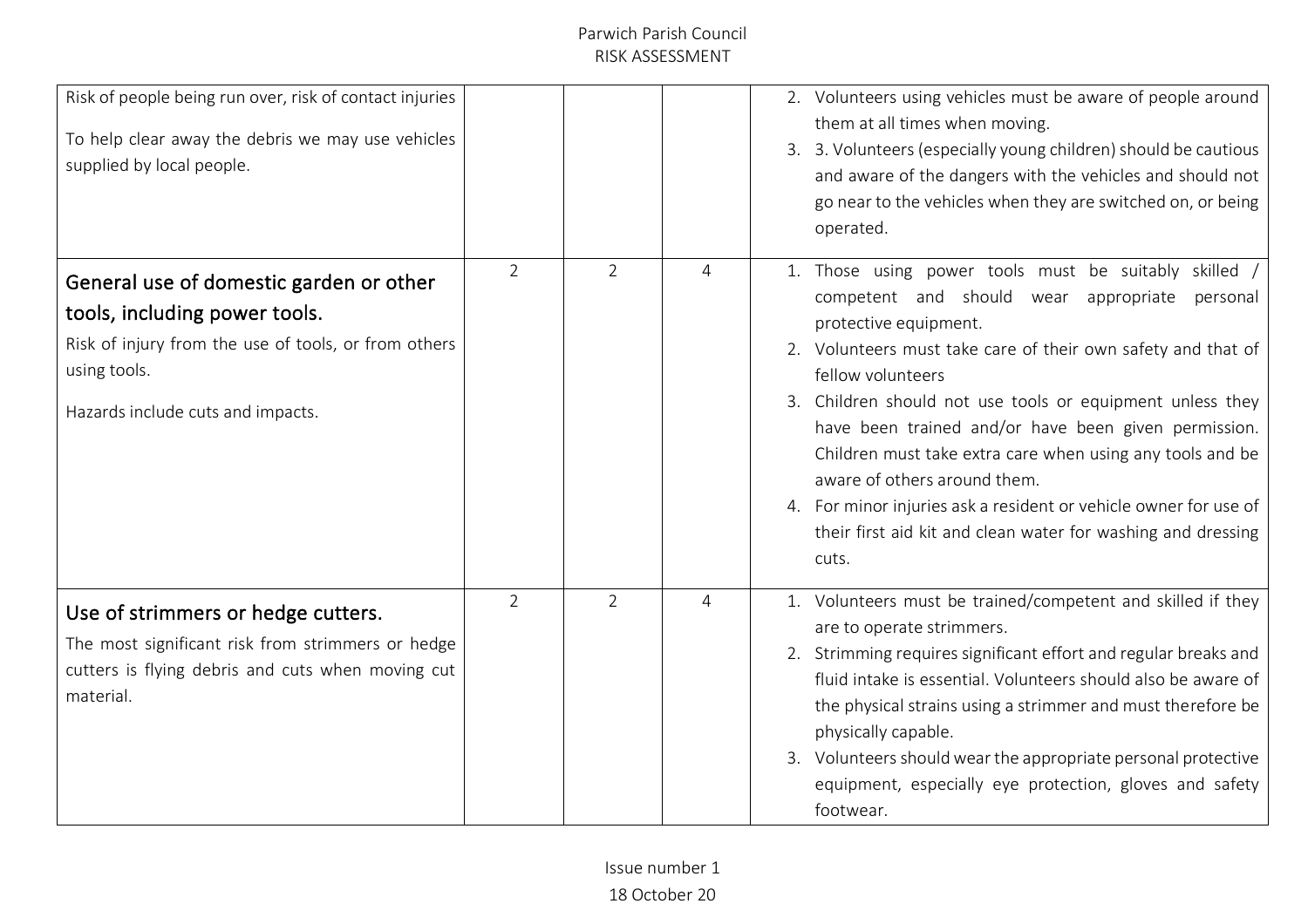|                                                                                                                                                                                                                                                                                                                                                                                                                                                                                                                                         |                |                |   | 4. Volunteers helping to clear away the cut materials, should<br>not work near to the strimmers and should also wear gloves<br>and eye protection to protect from flying debris.                                                                                                                                                                                                                                                                                                                                                                                                                                                                                                                                                                                                                                                                                                                                                                                                                                                                                                                                                                                                                                   |
|-----------------------------------------------------------------------------------------------------------------------------------------------------------------------------------------------------------------------------------------------------------------------------------------------------------------------------------------------------------------------------------------------------------------------------------------------------------------------------------------------------------------------------------------|----------------|----------------|---|--------------------------------------------------------------------------------------------------------------------------------------------------------------------------------------------------------------------------------------------------------------------------------------------------------------------------------------------------------------------------------------------------------------------------------------------------------------------------------------------------------------------------------------------------------------------------------------------------------------------------------------------------------------------------------------------------------------------------------------------------------------------------------------------------------------------------------------------------------------------------------------------------------------------------------------------------------------------------------------------------------------------------------------------------------------------------------------------------------------------------------------------------------------------------------------------------------------------|
| Safety of children.<br>risk of falling, inappropriate use of tools, risk of<br>traffic or on-site vehicle incidents<br>It is vital that children are involved in the clean-up<br>activities and are engaged in community clean-up<br>projects.<br>Children (depending upon their age / abilities and<br>maturities) will need varying levels of supervision.<br>Where possible the parents of the children should be<br>present to help supervise them.<br>Volunteers cannot be wholly held responsible for<br>other people's children. | 3              | 3              | 9 | 1. Parents of 'volunteer children' should understand that they<br>allow their children to attend the clean-up activities at their<br>own risk. There will be no formal supervision of your<br>children by the other volunteers.<br>2. Children <9years old must be accompanied by a responsible<br>adult and supervised at all times.<br>3. Children should not use tools or equipment unless they<br>have been trained and/or have been given permission.<br>Children must take extra care when using any tools and be<br>aware of others around them.<br>4. Children should wear appropriate clothing for the activities<br>they will be performing.<br>It is important that children look out for each other<br>6. The greatest risk for children will be the on-site traffic<br>movement of tippers and dumpsters. It is known that<br>children for fun may safely ride on these vehicles, if we are<br>to avoid accidents it is vital that these children listen very<br>carefully and follow the safety instructions of vehicle<br>drivers.<br>7. Before commencing the clean-up children should receive a<br>short safety briefing warning from their parents of any<br>dangers and things to look out for. |
| Litter picking.                                                                                                                                                                                                                                                                                                                                                                                                                                                                                                                         | $\overline{2}$ | $\overline{2}$ | 4 | 1. Volunteers should wear suitable gloves when handling litter<br>and/or litter pickers when provided.                                                                                                                                                                                                                                                                                                                                                                                                                                                                                                                                                                                                                                                                                                                                                                                                                                                                                                                                                                                                                                                                                                             |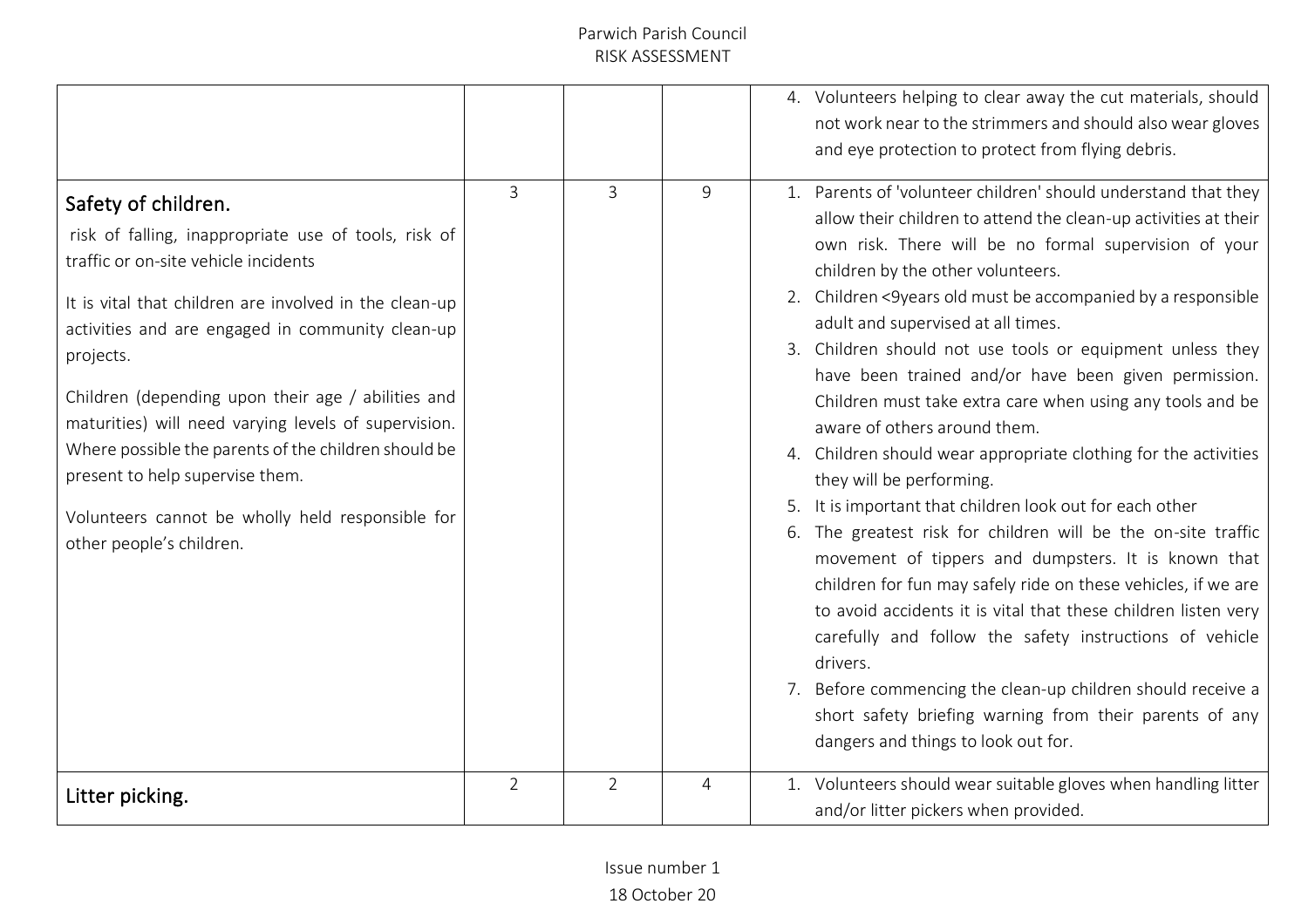| Risk of cuts, contamination and disease:<br>Generally, most litter will be food wrappers, drinks<br>bottles (plastic or glass) and other forms of waste. It<br>is possible that some of the litter will be sharp, may<br>contain degrading food and mould, insects may be<br>present and there is a possibility that animal faeces<br>will be present around the areas. |                |              |                | 2. Any animal faeces should only be handled by adults using<br>disposable gloves and/or a disposable plastic bag.                                                                                                                                      |
|-------------------------------------------------------------------------------------------------------------------------------------------------------------------------------------------------------------------------------------------------------------------------------------------------------------------------------------------------------------------------|----------------|--------------|----------------|--------------------------------------------------------------------------------------------------------------------------------------------------------------------------------------------------------------------------------------------------------|
| Water.<br>Slip, trip and fall into the brook or sheep wash:<br>There could be slips or falls into the water given the<br>types of tasks that will be undertaken.<br>The banks are less than 1m high and the water is very<br>shallow.<br>As people will not be working alone any risk of<br>drowning is very low.                                                       | $\overline{2}$ | $\mathbf{1}$ | $\overline{2}$ | 1. Volunteers should wear suitable footwear e.g. wellington<br>boots with a good grip.<br>2. Volunteers should take care of themselves and if necessary,<br>ask for assistance climbing up and down the banks.<br>3. Volunteers should not work alone. |
| Water - contamination and diseases.<br>There are no known contaminants or diseases<br>present within the stream that are likely to cause<br>harm to human health.                                                                                                                                                                                                       | $\mathbf{1}$   | $\mathbf{1}$ | $\mathbf{1}$   | 1. Following any pond and bank clearance volunteers should<br>wash thoroughly to remove and dirt and stream water,<br>especially before consuming food                                                                                                 |
| Pneumonia, cold, overheating:<br>It is likely that the water temperature will be cold<br>during the activities. The outside temperature<br>during the activity at the time assessment was                                                                                                                                                                               |                |              |                | 1. Volunteers should come dressed in appropriate clothes for<br>the weather conditions on the day of the event. Appropriate<br>footwear is essential.                                                                                                  |